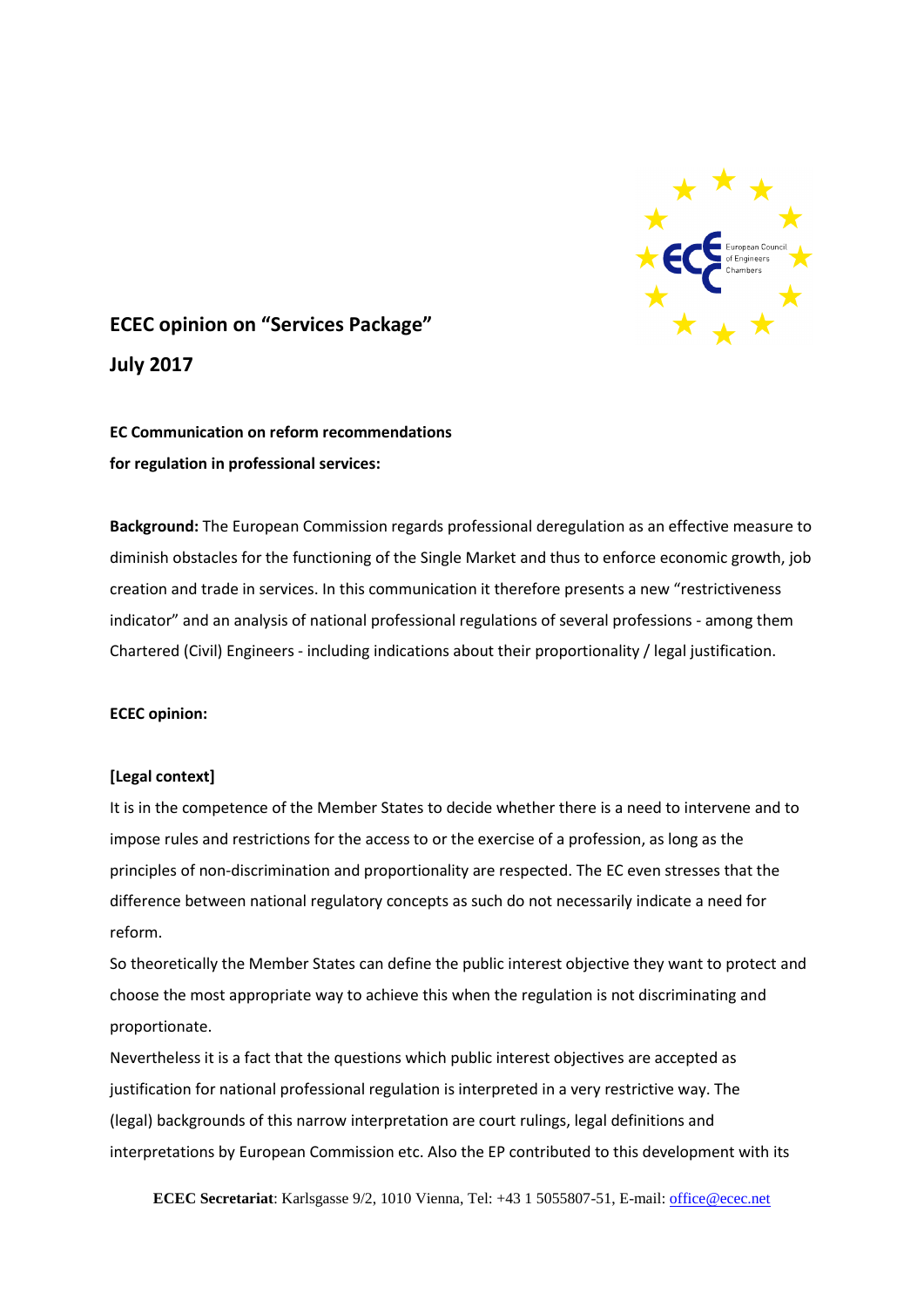resolution of 11 September 2013 on the Internal Market for Services, in which it calls upon Commission and Member states to remove existing regulatory burdens for service providers and accuses Members States of often using overriding reasons of public interest to protect and favour their domestic market.

So the currently existing approach in regard to justification of national regulation in fact leaves very little leeway for a Member State to adequately decide about if and how a profession is regulated.

Especially in regard to independent and highly qualified professions such as Chartered (Civil) Engineers who have a special role in regard to public trust and responsibility, in regard to health, safety and good living conditions of society, in regard to consumer protection and many other aspects, this is very problematic. It becomes more and more difficult to "defend" professional regulation again "deregulatory attacks" because justification reasons are very limited. This narrow approach partly hinders adequate proportionate national regulation for high quality professions services.

There is a tendency visible to further narrow this leeway: The EC expresses the believe that in some areas as clients become better informed, the asymmetry of information will decrease - and therefore no longer be a justification reason - but actually in a technical area such as Civil Engineering, fast developing new technologies are very likely to increase the asymmetry of information.

**Therefore the ECEC want to appeal to the European Commission to reconsider this narrow and restricted approach. The ECEC believes that the aim must be a broadly accepted balance of interests in order to ensure the effective implementation of the internal market of services. This requires a change of attitude in regard to the question which public interest objectives are accepted as justification for national professional regulation even if this would mean a slight adaptation of existing regulation.**

**Professional organisations such as the ECEC could contribute to this re-consideration process with their expertise in regard to national professional regulations.**

#### **[Economic Context]**

The reform recommendations are based on the fact that the European Commission firmly believes in deregulation – formulated as reduction of service barriers – as an adequate mean to considerable

**ECEC Secretariat**: Karlsgasse 9/2, 1010 Vienna, Tel: +43 1 5055807-51, E-mail[: office@ecec.net](mailto:office@ecec.net)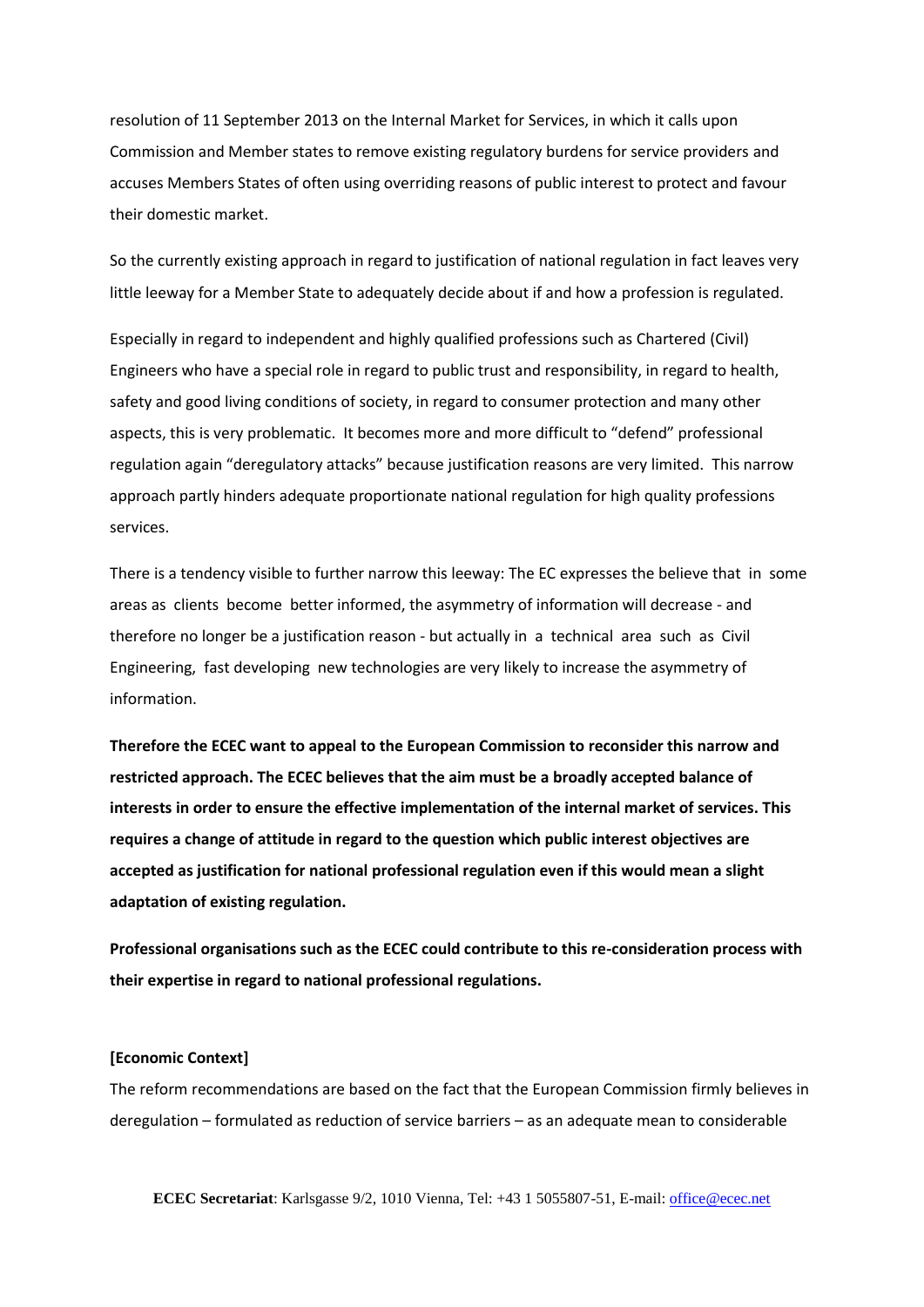enhance economic growth in regard to the professional services sector. This is again stressed in the reform recommendations.

The 2015 study quoted in the document (Page 6 ff) is of a very general nature and focused on the labour force while professions like "Chartered Engineers" are mainly conducted in self-employment. So this is one of the reasons why the applicability of a study with such a different focus - also in regard to the examined regulations - for professions such as Chartered (Civil) Engineers seems more than questionable.

Apart from this the ECEC would like to stress that there are more and more expert voices questioning the assessment of the economic impact of deregulation measures and that relevant studies on that topic often overestimate the positive economic effects, partly in a very general way. Additionally they mostly they do not evaluate the negative economic side effects sufficiently although negative effects in some cases would even swallow any positive effects.

EUROSTAT figures show that while countries without mandatory Chamber registration appear to have less prima facie legislation, the cost of services in these countries has risen more sharply than in countries with mandatory Chamber registration.

The "Study on the Effects of Liberalisation in Austria Using the Example of the Liberal Professions" showed the effects of reduced market entry barriers were negative for freelance architects (which may explain the delayed publication of this report)

**Thus the ECEC appeals to the European Commission to rethink and to re-evaluate the economic impacts of de-regulation also with a better focus on negative economic effects and also negative effects regarding other than economic values.** 

**The ECEC wants to stress that precisely because professional services constitute a very important element in the economy of Member States and the EU it is problematic to destroy their well proven national systems.** 

#### **[Analyses and guidance: The new restrictiveness indicator]**

.

In principle the ECEC welcomes the fact that the EC has tried to improve the OECD indicator but would like to point out some problems:

**ECEC Secretariat**: Karlsgasse 9/2, 1010 Vienna, Tel: +43 1 5055807-51, E-mail[: office@ecec.net](mailto:office@ecec.net)